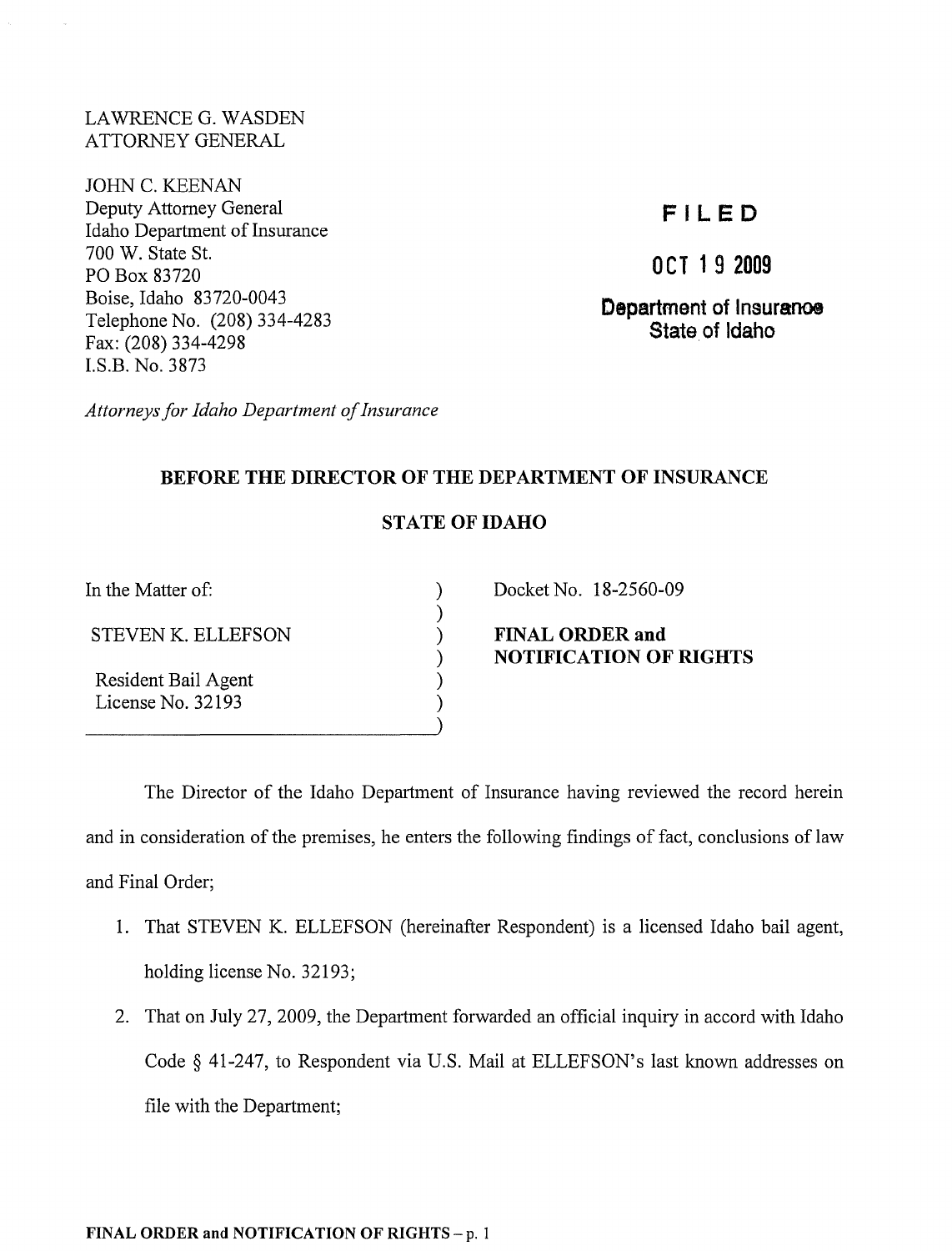- 3. The inquiry was returned unclaimed with notice to the Department that the Respondent had a new address at 131 West Braemere, Boise, Idaho, 83701;
- 4. That Respondent had failed to notify the Department of his current mailing address within thirty (30) days of the date of his actual address change;
- 5. The Respondent failed to respond to said official inquiry and failed to provide to the Director all requested information which was in his possession or control;
- 6. The Respondent is in violation of Idaho Code  $\S$  41-1008(6);
- 7. The Respondent's failure to respond to the Director's inquiry was a violation of Idaho Code § 41-247;
- 8. That in June, 2009, the Department received notice from the trial court administrator of the Third Judicial District of Canyon County, State of Idaho, that the Respondent had failed to pay certain bail bonds forfeitures that had become due and payable to the Court in the total sum of \$27,500.00;
- 9. That it was the Respondent's duty to obtain payment of said bonds in accordance with the law;
- 10. The Respondent's failure regarding the bail bonds demonstrates incompetence and financial irresponsibility and that the Respondent is a source of injury and loss to the public and the judicial system; and,
- 11. That such conduct is a violation of Idaho Code  $\S$  41-1016(1)(h).

**NOW THEREFORE,** with regard to the foregoing findings of fact and conclusions of law with regard to violations, and in accordance with the pleadings herein, the Director enters the following Final Order accordingly: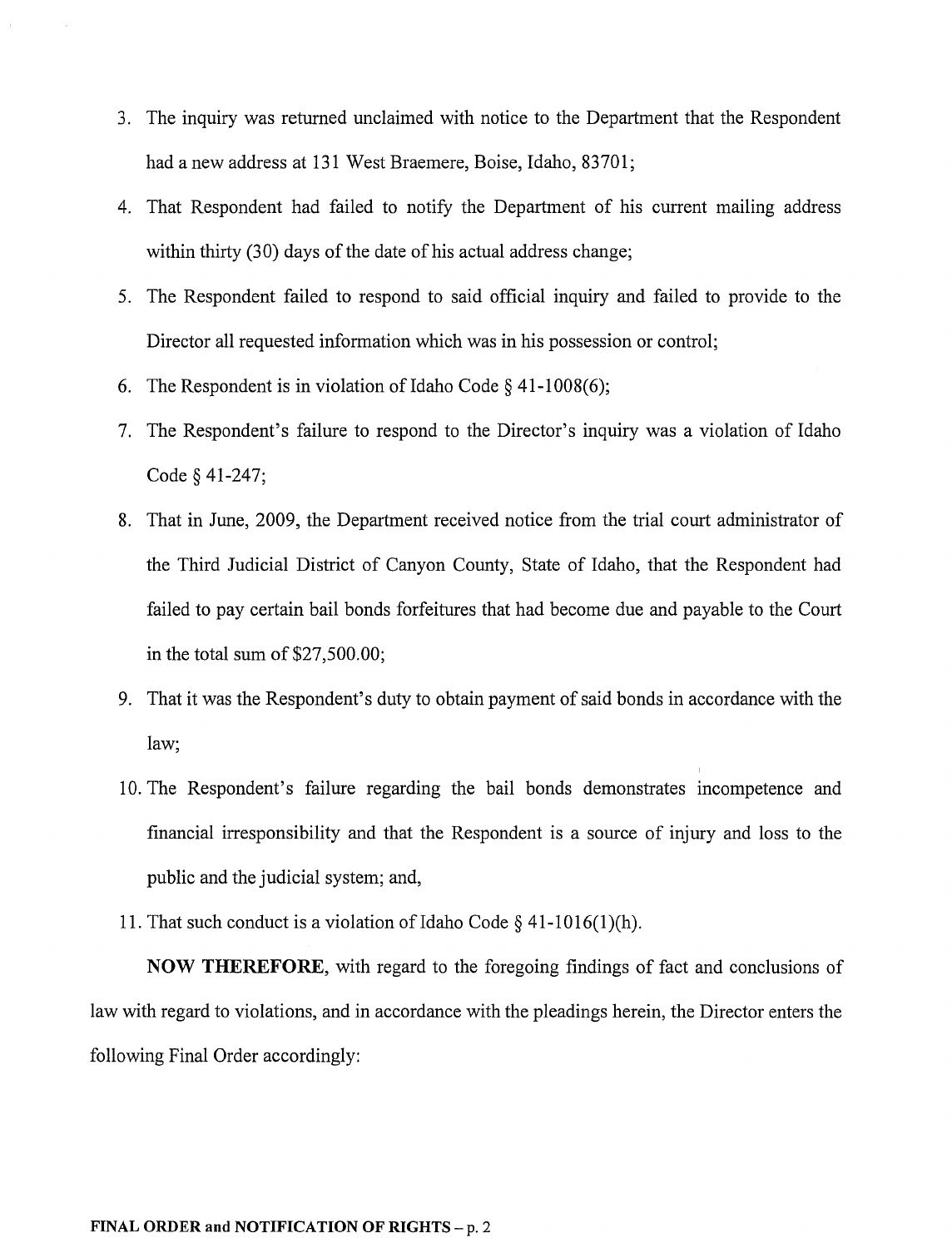**IT IS HEREBY ORDERED** that for the foregoing violations the Respondent shall pay to the Idaho Department of Insurance an administrative penalty in the sum of **Two Thousand Dollars (\$2,000.00);** and

**IT IS FURTHER ORDERED** that the Respondent's bail bond license No. 32193 is hereby **REVOKED;** and

**IT IS FURTHER ORDERED** that the Respondent shall immediately surrender his bail bond license No. 32193 by returning it to the Idaho Department of Insurance at the address listed above upon receipt of this Final Order.

### **NOTIFICATION OF RIGHTS**

This constitutes a final order of the agency. Any party may file a motion for reconsideration of this final order within fourteen (14) days of the service date of this order. The agency will dispose of the petition for reconsideration within twenty-one (21) days of its receipt, or the petition will be considered denied by operation of law. See Idaho Code  $\S 67-5246(4)$ .

Pursuant to Idaho Code §§ 67-5270 and 67-5272, any party aggrieved by this final order may appeal it by filing a petition for judicial review in the district court of the county in which: (1) the hearing was held; or (2) the final agency action was taken; or (3) the aggrieved party resides or operates their principal place of business in Idaho; or (4) the real property or personal property that was the subject of the agency decision is located.

An appeal must be filed within twenty-eight (28) days of: (a) the service date of this final order, or (b) an order denying a petition for reconsideration, or (c) the failure within twenty-one (21) days to grant or deny a petition for reconsideration, whichever is later. See Idaho Code § 67-5273.

#### **FINAL ORDER and NOTIFICATION OF RIGHTS** - p. 3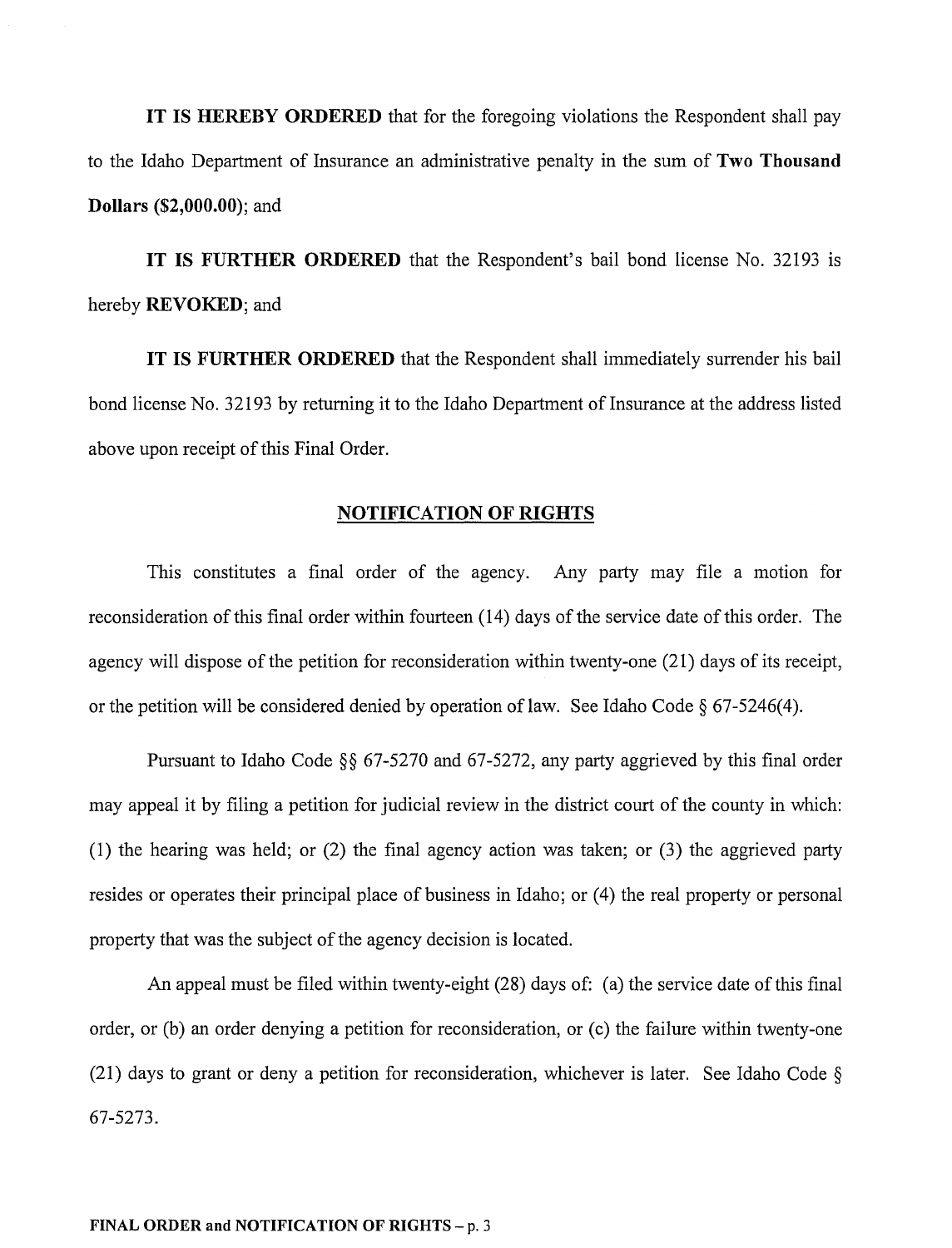The filing of a petition for judicial review to the district court does not itself stay the effectiveness or enforcement of the order under appeal.

IT IS SO ORDERED.

Dated this  $14H \over 14$  day of  $\overline{\text{Cyc6}}$   $\overline{\text{Cyc6}}$  , 2009.

Willew pal

Idaho Department of Insurance